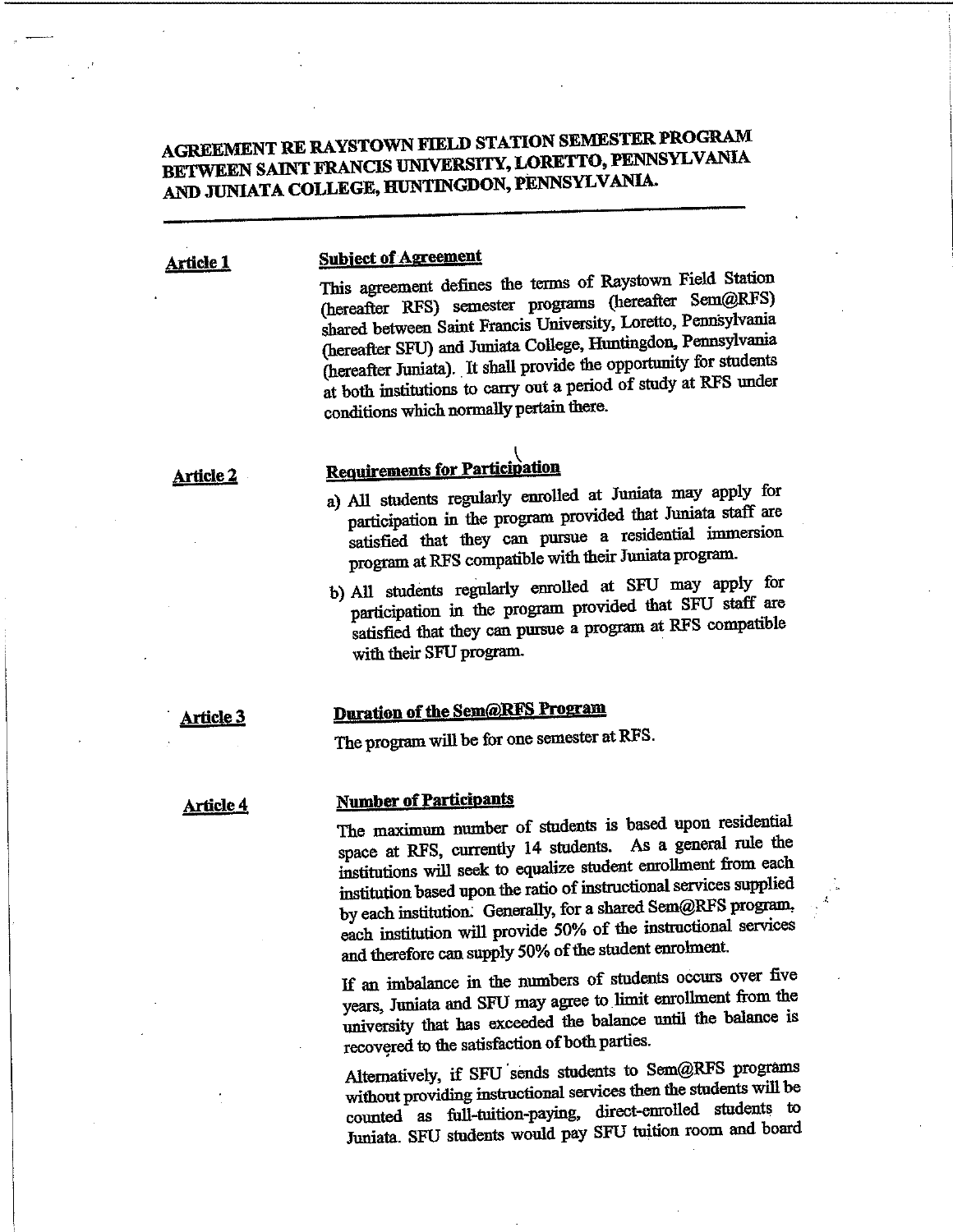and Juniata would bill SFU for tuition, room and board, at a tuition rate to be negotiated. SFU students would register at Juniata and transfer Juniata credits to SFU.

#### **Curriculum Design and Student Registration Process for** Shared Programs Article 5

Curriculum in the SFU-Juniata shared Sem@RFS program will be determined by collaboration of faculty at each institution. Appropriate courses will be created by faculty at each institution and then approved by curriculum review process at both institutions. Courses in the shared Sem@RFS program will be cross-listed on course schedules at both institutions. Therefore, SFU students will register for all shared Sem@KFS courses through the regular SFU registration process. Juniata students in the shared Sem@RFS program will register for all Sem@RFS courses through the regular Juniata registration process.

# Legal situation of Students in Sem@RFS

Both parties agree that visiting students at Sem@RFS will be subject to the disciplinary regulations of host institution (Juniata) during the period of their study. The home institution (SFU) may also invoke their disciplinary regulations in respect of their student whilst at the host institution.

Where the host institution receives an academic-based appeal (as opposed to a complaint) from a visiting student then that host institution will initially investigate and rule on that appeal. The home institution must be notified of any such appeal and nothing in this clause shall preclude the visiting student invoking the regulations of their home institution.

Where the host institution receives a complaint (which is not an academic appeal) from a visiting student, then the host institution will investigate and rule on that complaint. The host institution must notify the home institution of any such complaints, but save in exceptional circumstances as determined through negotiation between the home and host institutions, the decision of the host institution will be final.

### Article 7

Article 6

# Financial Obligations of Exchange Students

Each Juniata student in Sem@RFS will pay the normal tuition, room, board, and other fees at Juniata. Juniata, for each SFU student in the shared Sem@RFS, will bill SFU directly for SFU students' room and board. SFU students will pay their normal tuition, room, board and other fees to SFU. transportation costs at RFS are the responsibility of the individual student.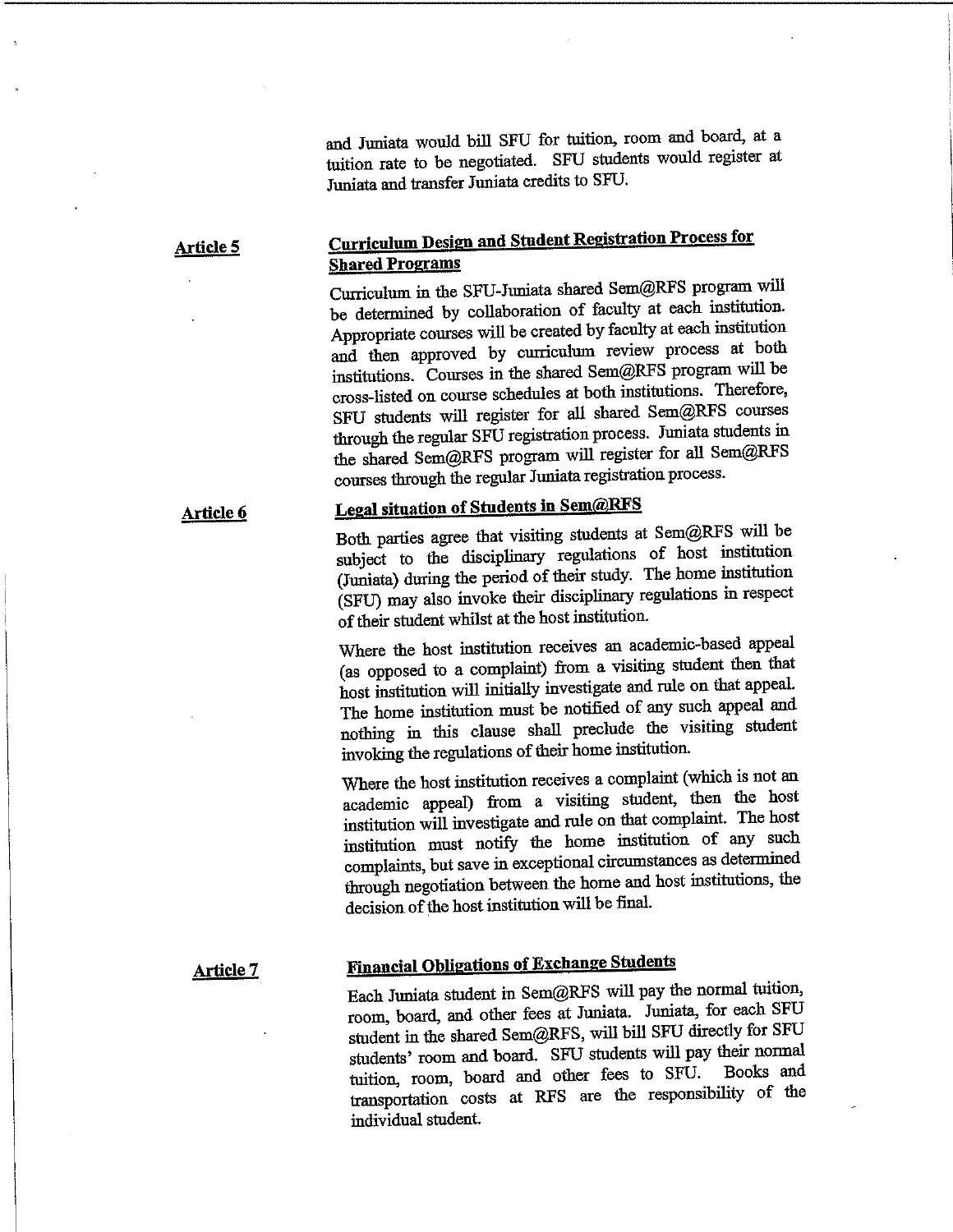### **Article 8**

## **Counselling**

Each institution will provide adequate academic counselling for the Sem@RFS students. Counsellors (faculty or qualified individuals designated by each institution) will advise students in their fields of study and will help solve general difficulties and problems which the Sem@RFS students may encounter. The Sem@RFS Academic Program Director or RFS Director (at Juniata) will provide SFU staff with detailed information about the Sem@RFS program.

#### **Final Report Article 9**

At the end of the program semester, each institution submits to the other student grades/assessment in the form used by host institution.

#### **Responsibilities of Partner Institutions Article 10**

Through this agreement, SFU will send students to the Sem@RFS program at Juniata's RFS. Both institutions ensure within their competencies that no disadvantage to their own students will result from participation in the shared program. Within their competencies they will also take all measures necessary to meet the objectives of this agreement. It is understood that this agreement can be changed or amended only by mutual consent, should this become necessary for the realisation of the intended purpose of this agreement.

#### **Annulment Article 11**

This agreement can be annulled at the end of an academic year on three months notice.

#### **Article 12**

#### **Final Remarks**

Each party will receive one copy of this agreement, and it is understood that all participating students will receive a copy of its terms. In the case of conflicting interpretations of the text, a mutual understanding shall be achieved in a way that takes into consideration the interests of both parties.

The undersigned agree to the above provisions:

For Juniata College 1700 Moore Street Huntingdon PA 16652-2119

For Saint Francis University: P.O. Box 600 Loretto,PA 15940